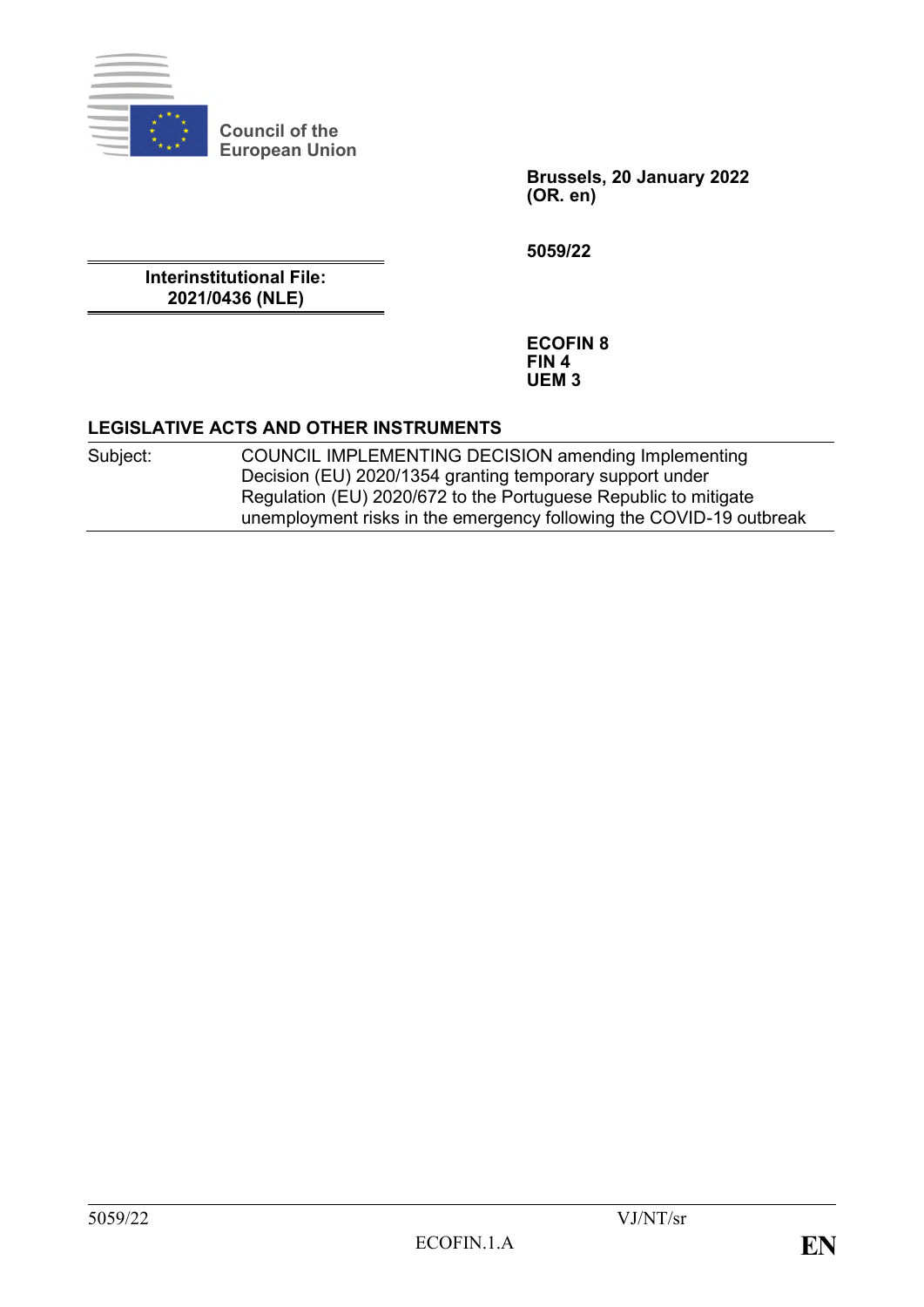#### **COUNCIL IMPLEMENTING DECISION (EU) 2022/…**

**of …**

**amending Implementing Decision (EU) 2020/1354 granting temporary support under Regulation (EU) 2020/672 to the Portuguese Republic to mitigate unemployment risks in the emergency following the COVID-19 outbreak**

THE COUNCIL OF THE EUROPEAN UNION,

Having regard to the Treaty on the Functioning of the European Union,

Having regard to Council Regulation (EU) 2020/672 of 19 May 2020 on the establishment of a European instrument for temporary support to mitigate unemployment risks in an emergency (SURE) following the COVID-19 outbreak**<sup>1</sup>** , and in particular Article 6(1) thereof,

Having regard to the proposal from the European Commission,

1

**<sup>1</sup>** OJ L 159, 20.5.2020, p. 1.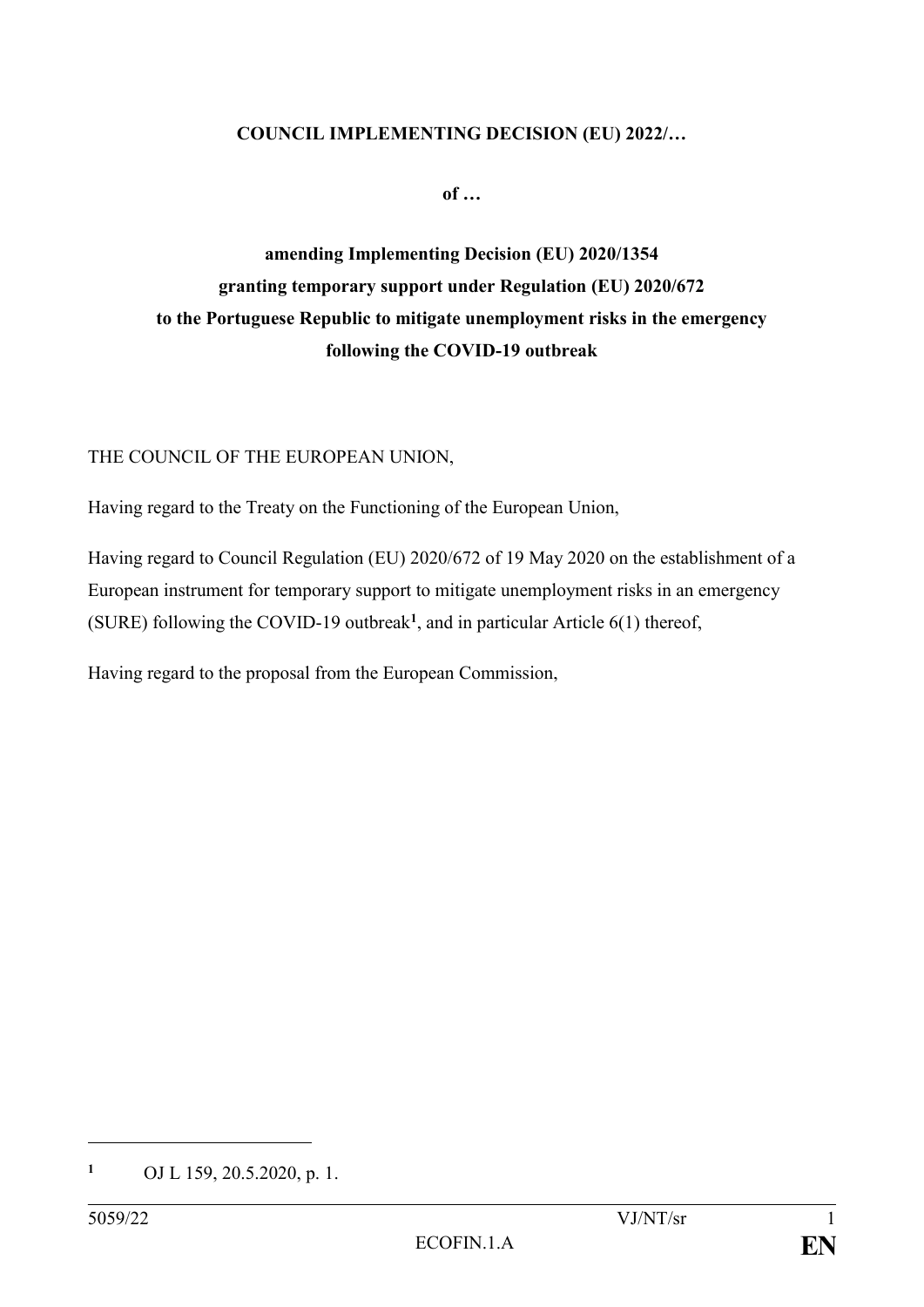# Whereas:

- (1) Further to a request from Portugal on 11 August 2020, the Council, by means of Implementing Decision (EU) 2020/1354**<sup>1</sup>** , granted financial assistance to Portugal in the form of a loan amounting to a maximum of EUR 5 934 462 488 with a maximum average maturity of 15 years, with a view to complementing Portugal's national efforts to address the impact of the COVID-19 outbreak and respond to the socioeconomic consequences of that outbreak for workers and the self-employed.
- (2) The loan was to be used by Portugal to finance short-time work schemes, similar measures and health-related measures, as referred to in Article 3 of Implementing Decision (EU) 2020/1354.
- (3) The COVID-19 outbreak has immobilised a substantial part of the labour force in Portugal. This has led to repeated sudden and severe increases in public expenditure in Portugal in respect of new measures that Portugal has implemented, namely the extraordinary support scheme for self-employed workers, workers without access to other social protection mechanisms, and managers whose income has been particularly affected by the COVID-19 pandemic, the social support scheme for artists, authors, technicians and other art professionals, and the hiring of additional health professionals and overtime work in the National Health Service to help address pandemic-related challenges.

<u>.</u>

**<sup>1</sup>** Council Implementing Decision (EU) 2020/1354 of 25 September 2020 granting temporary support under Regulation (EU) 2020/672 to the Portuguese Republic to mitigate unemployment risks in the emergency following the COVID-19 outbreak (OJ L 314, 29.9.2020, p. 49).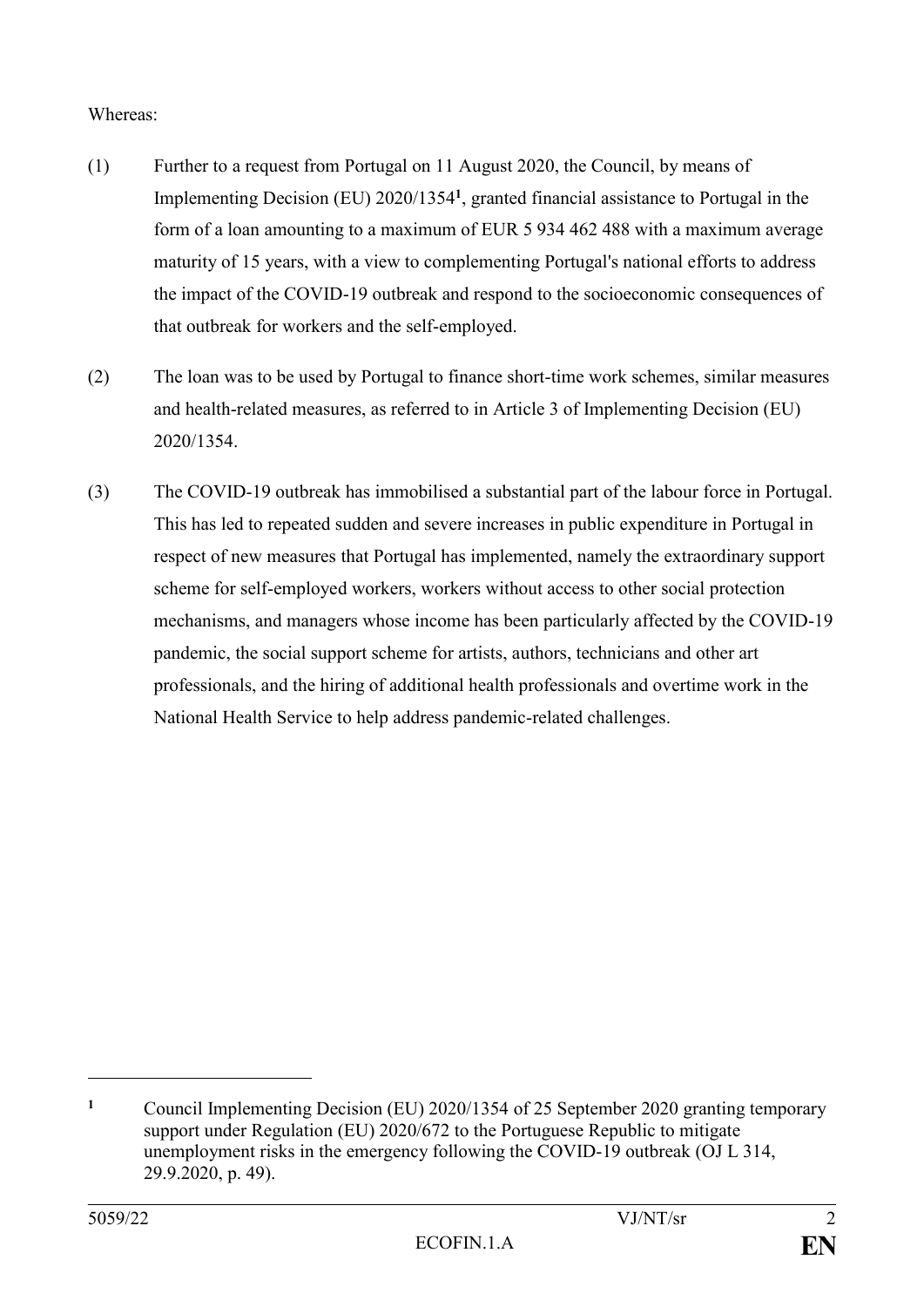- (4) The COVID-19 outbreak and the extraordinary measures implemented by Portugal in 2020 and 2021 to contain that outbreak and its socioeconomic and health-related impact had, and are still having, a dramatic impact on public finances. Portugal had a general government deficit and debt of 5,8 % and 135,2 % of gross domestic product (GDP) respectively by the end of 2020. According to the Commission's 2021 autumn forecast, Portugal's general government deficit and debt are forecast to narrow to 4,5 % and 128,1 % of GDP respectively in 2021, and its GDP is projected to increase by 4,5 % in 2021.
- (5) On 9 December 2021 Portugal requested the Union to extend the list of measures for which financial assistance had already been granted by means of Implementing Decision (EU) 2020/1354 in order to further complement its national efforts undertaken in 2020 and 2021 to address the impact of the COVID-19 outbreak and respond to the socioeconomic consequences of the outbreak for workers and the self-employed, in particular the measures referred to in recitals (6) and (7).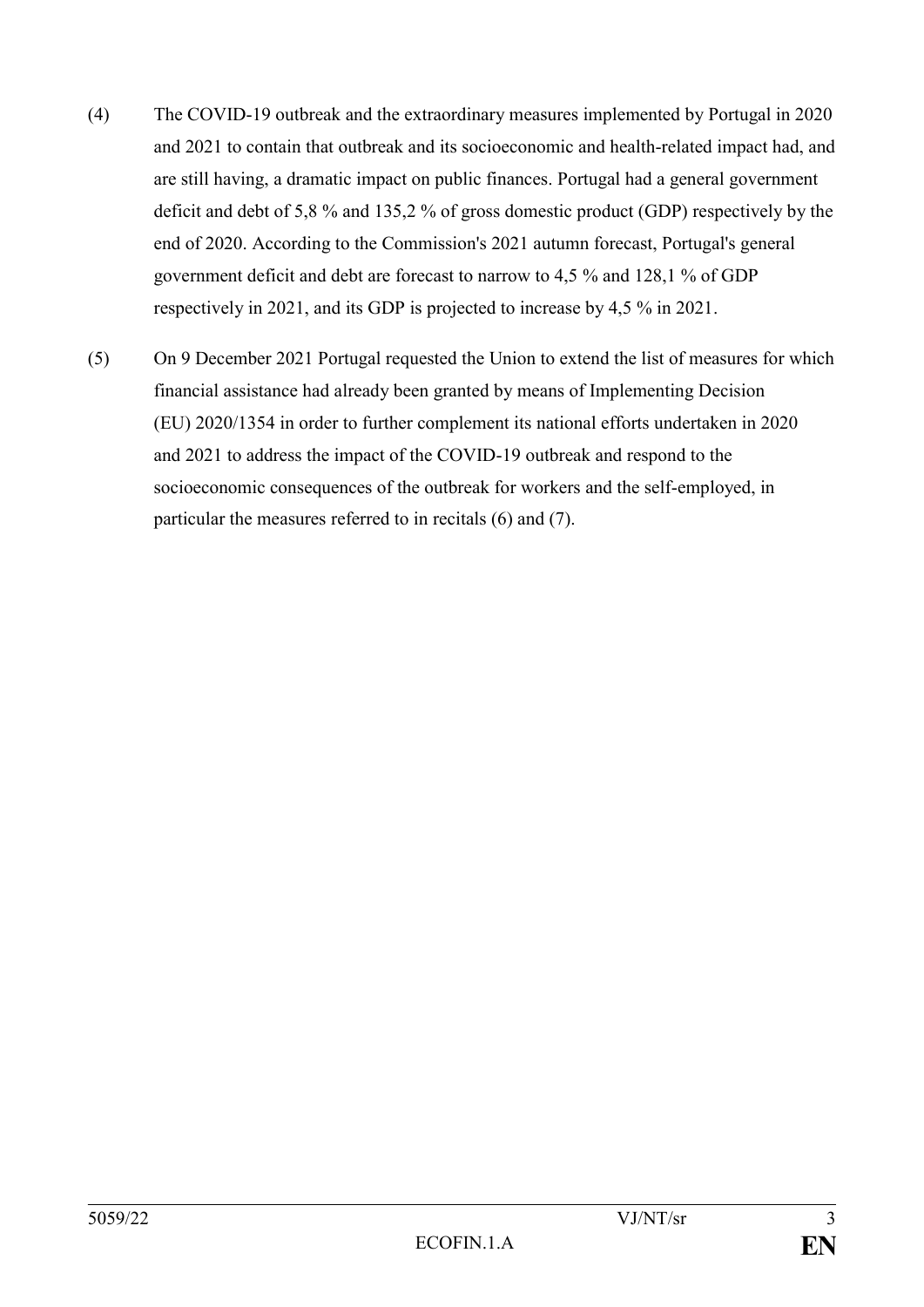(6) 'Law No 75-B/2020 of 31 December' and the subsequent 'Government Ordinance No 19-A/2021 of 25 January', which are referred to in Portugal's request of 9 December 2021, introduced an extraordinary support scheme for self-employed workers, workers without access to other social protection mechanisms, and managers whose income has been particularly affected by the COVID-19 pandemic. In the case of self-employed workers, the measure provides a benefit equal to two thirds of the drop in the workers' monthly income, between the monthly average according to the last quarterly income statement and the monthly average of 2019, with an upper limit of EUR 501,16. Eligible self-employed workers are those who experienced a drop in income of at least 40 % in the period from March to December 2020, compared with 2019. In the case of workers without access to other social protection mechanisms, the measure provides: (i) for employees, a benefit equal to the difference between the monthly reference value of EUR 501,16 and the average monthly wage per adult in the respective household; or, (ii) for self-employed workers, a benefit equal to two thirds of the drop in the workers' monthly income, between the monthly average according to the last quarterly income statement and the monthly average of 2019, with an upper limit of EUR 501,16. In the case of managers, the measure provides for a benefit equal to either their reference average monthly income, if it is below 1,5 times Portugal's social support index (EUR 438,81 in 2021), or two thirds of their reference average monthly income, if it is equal to or above that index.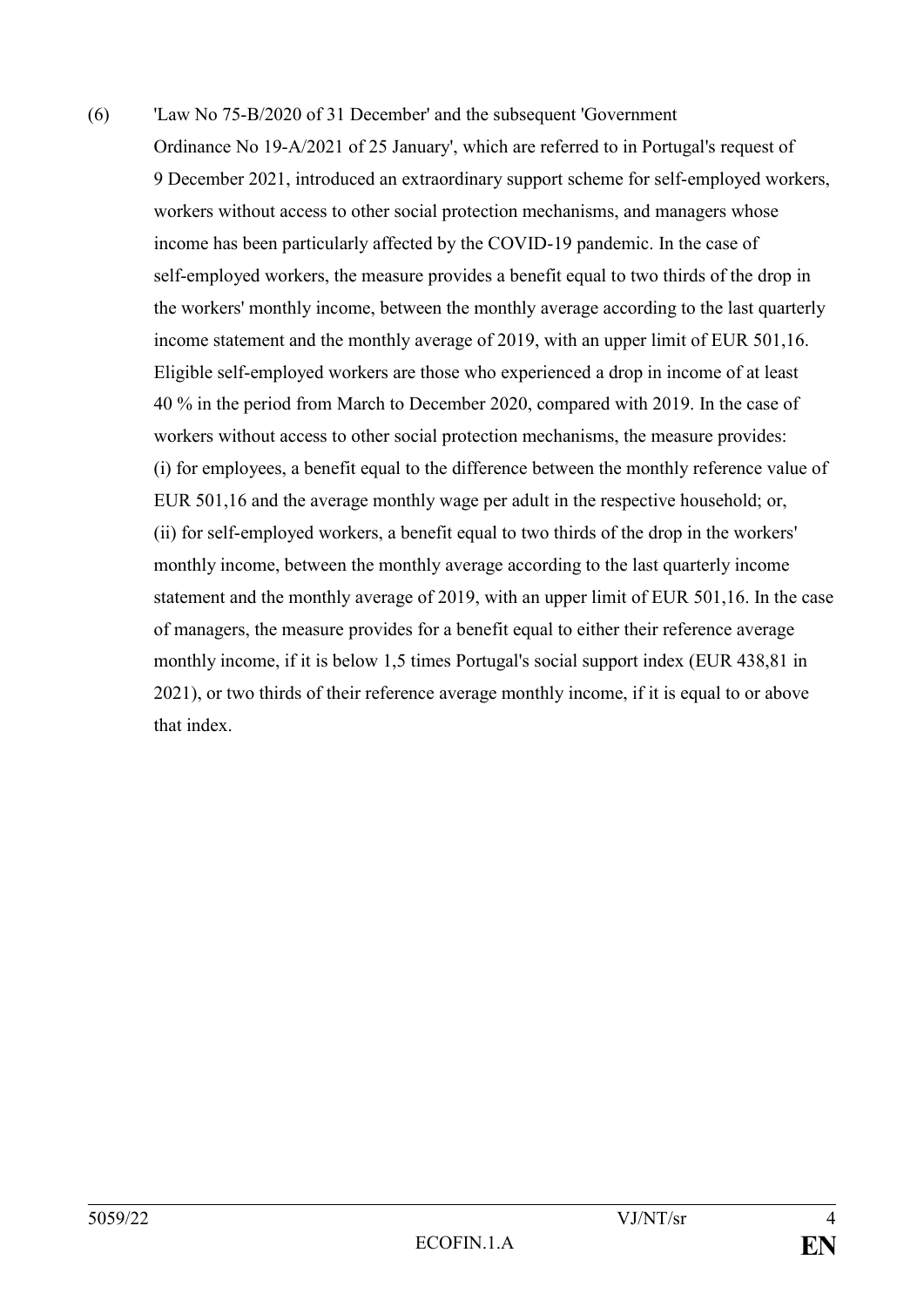Eligible managers are those whose business activity has been temporarily suspended because of the COVID-19 pandemic, or who experienced revenue losses of at least 40 % in the period of 30 days preceding the request for support, compared with the same month of the previous year, or with the monthly average of the two months prior to that period. In all cases, the benefit has a lower limit equal to EUR 50 or 50 % of the observed monthly income drop if the latter falls between 50 % and 100 % of Portugal's social support index, or to EUR 219,40 if the income drop exceeds that index.

- (7) The 'Annex to the Resolution of the Council of Ministers No 41/2020 of 6 June' and the subsequent 'Government Ordinance No 180/2020 of 3 August' and 'Government Ordinance No 37-A/2021 of 15 February', which are referred to in Portugal's request of 9 December 2021, introduce a social support scheme for artists, authors, technicians and other art professionals. The scheme provides for a benefit equal to Portugal's social support index (EUR 438,81).
- (8) Portugal has also introduced a series of new health-related measures, which it has implemented to address the COVID-19 outbreak, in particular the measures referred to in recital (9).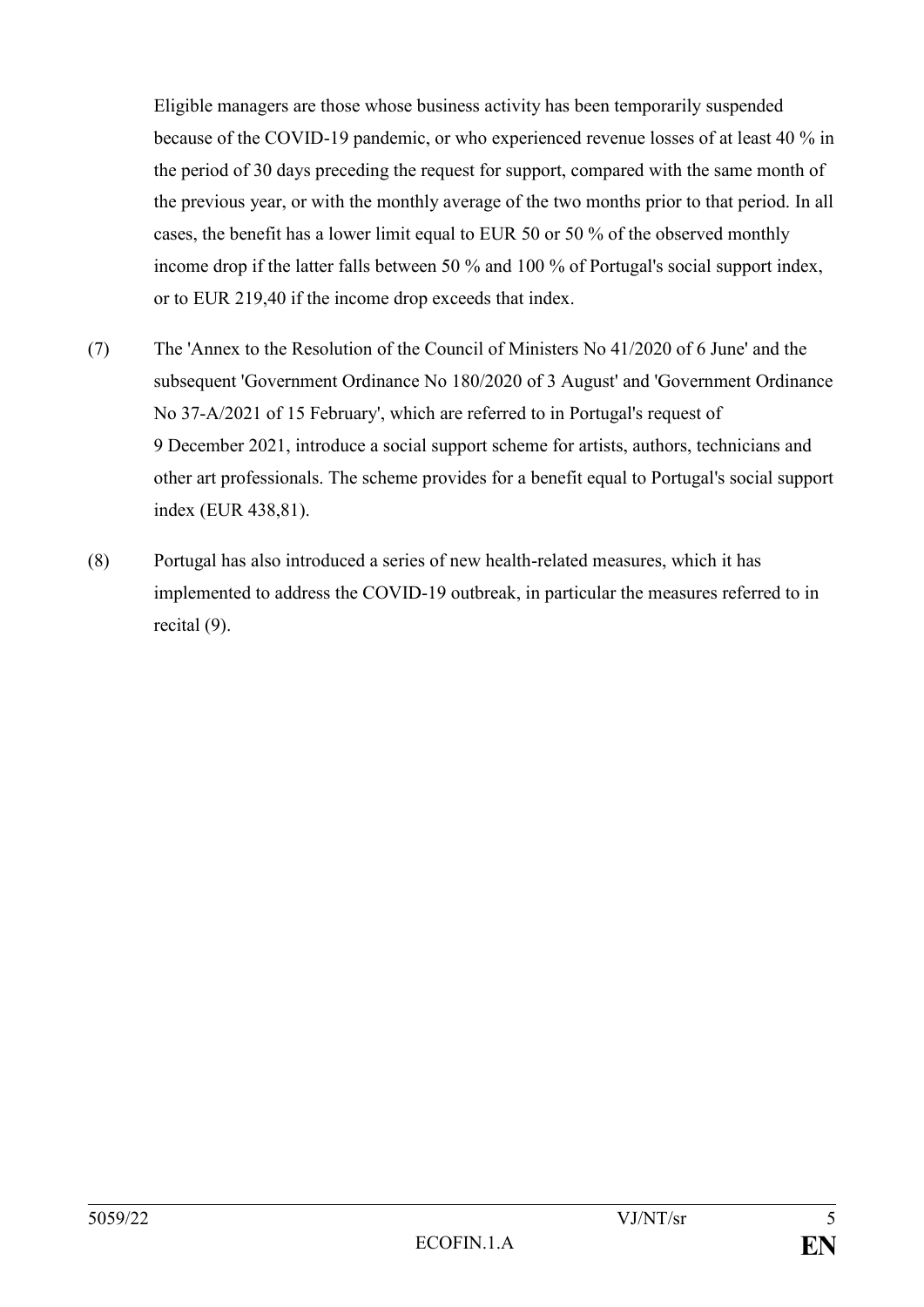- (9) 'Decree-Law No 10-A/2020 of 13 March' and the subsequent 'Decree-Law No 10-A/2021 of 2 February', which are referred to in Portugal's request of 9 December 2021, provided for the hiring of additional health professionals and overtime work in the National Health Service to help address pandemic-related challenges. In particular, the administrative process underlying the hiring of workers under fixed-term contracts by the National Health Service was streamlined, and additional doctors and nurses have been hired since the beginning of the COVID-19 pandemic. Moreover, the legal limits established for overtime work by civil servants were suspended for the National Health Service, and the organisation of shifts using supplementary work by specialist doctors and nurses, where necessary, was made possible in order to cope with the COVID-19 pandemic.
- (10) Portugal fulfils the conditions for requesting financial assistance set out in Article 3 of Regulation (EU) 2020/672. Portugal has provided the Commission with appropriate evidence that the actual and planned public expenditure has increased by EUR 5 934 462 488 as of 1 February 2020 because of the national measures taken to address the socioeconomic effects of the COVID-19 outbreak. This constitutes a sudden and severe increase because it relates to new measures directly related to short-time work schemes and similar measures that cover a significant proportion of undertakings and of the labour force in Portugal.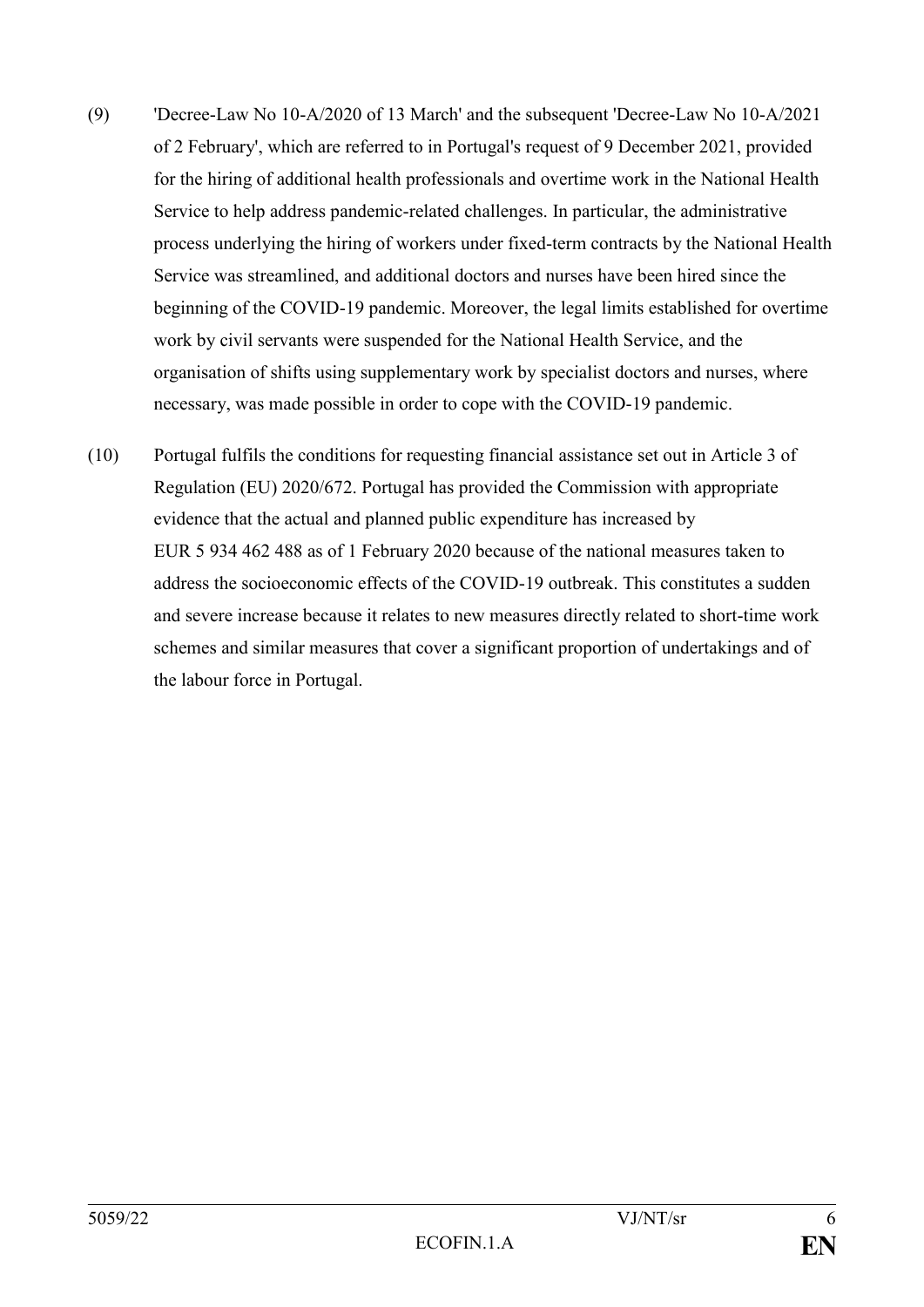- (11) The Commission has consulted Portugal and verified the sudden and severe increase in the actual and planned public expenditure directly related to short-time work schemes and similar measures, as well as the recourse to relevant health-related measures related to the COVID-19 outbreak, as referred to in the request of 9 December 2021, in accordance with Article 6 of Regulation (EU) 2020/672.
- (12) The health-related measures requested by Portugal, including the additional health-related measures referred to in recital (9), amount to EUR 1 513 823 304.
- (13) Financial assistance already granted by means of Implementing Decision (EU) 2020/1354 should therefore also cover the new measures implemented by Portugalthat are referred to in recitals (6), (7) and (9).
- (14) This Decision should be without prejudice to the outcome of any procedures relating to distortions of the operation of the internal market that may be undertaken, in particular pursuant to Articles 107 and 108 of the Treaty. It does not override the requirement for Member States to notify instances of potential State aid to the Commission under Article 108 of the Treaty.
- (15) Portugal should inform the Commission on a regular basis of the implementation of the planned public expenditure, in order to enable the Commission to assess the extent to which Portugal has implemented that expenditure.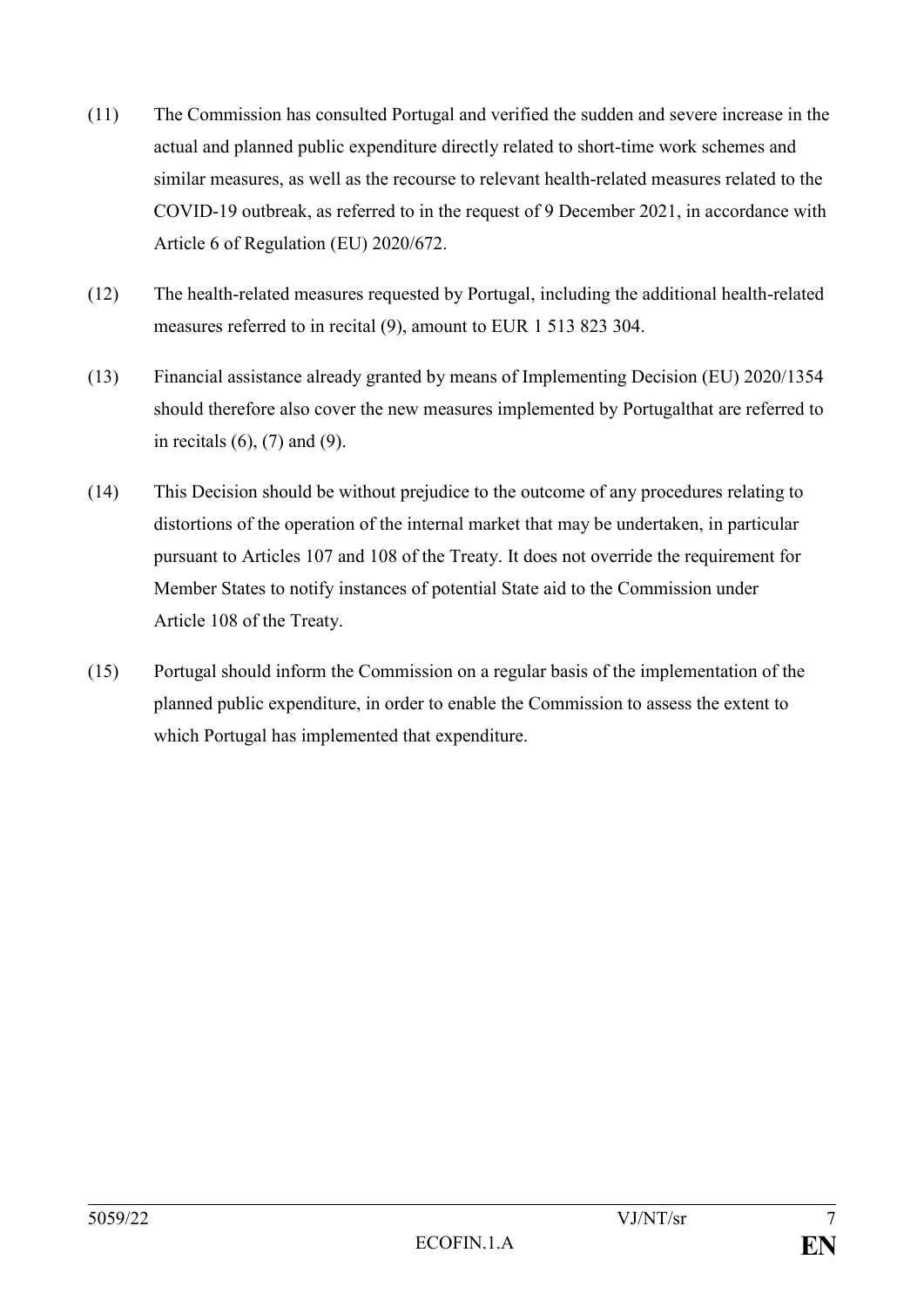(16) The decision to provide financial assistance has been reached taking into account the existing and expected needs of Portugal, as well as requests for financial assistance pursuant to Regulation (EU) 2020/672 already submitted or planned to be submitted by other Member States, while applying the principles of equal treatment, solidarity, proportionality and transparency,

HAS ADOPTED THIS DECISION: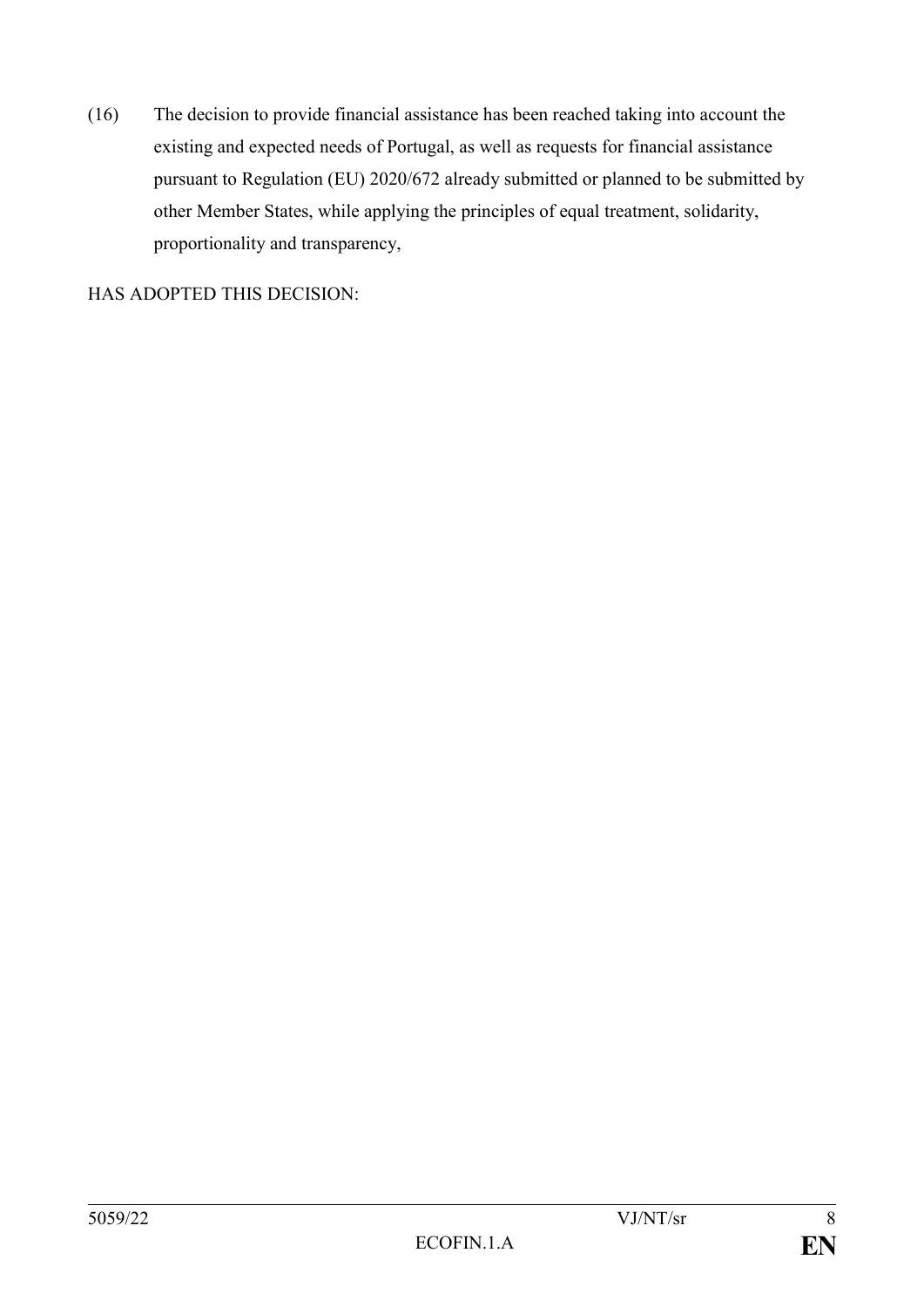## *Article 1*

Implementing Decision (EU) 2020/1354 is amended as follows:

(1) Article 3 is replaced by the following:

## '*Article 3*

Portugal may finance the following measures:

- (a) the support for the maintenance of employment contracts through the temporary interruption of work or reduction of normal working time, as provided for in Articles 298 to 308 of "Law No 7/2009 of 12 February";
- (b) the new and simplified special support for the maintenance of employment contracts through the temporary interruption of work or reduction of normal working time, as provided for in "Decree-Law No 10-G/2020 of 26 March" and Article 2 of "Decree-Law No 27-B/2020 of 19 June", as amended by Article 142 of "Law No 75-B/2020 of 31 December";
- (c) the special vocational programmes for the maintenance of employment contracts through the temporary interruption of work or reduction of normal working time, as provided for in Articles 5(2) and 7 to 9 of "Decree-Law No 10-G/2020 of 26 March";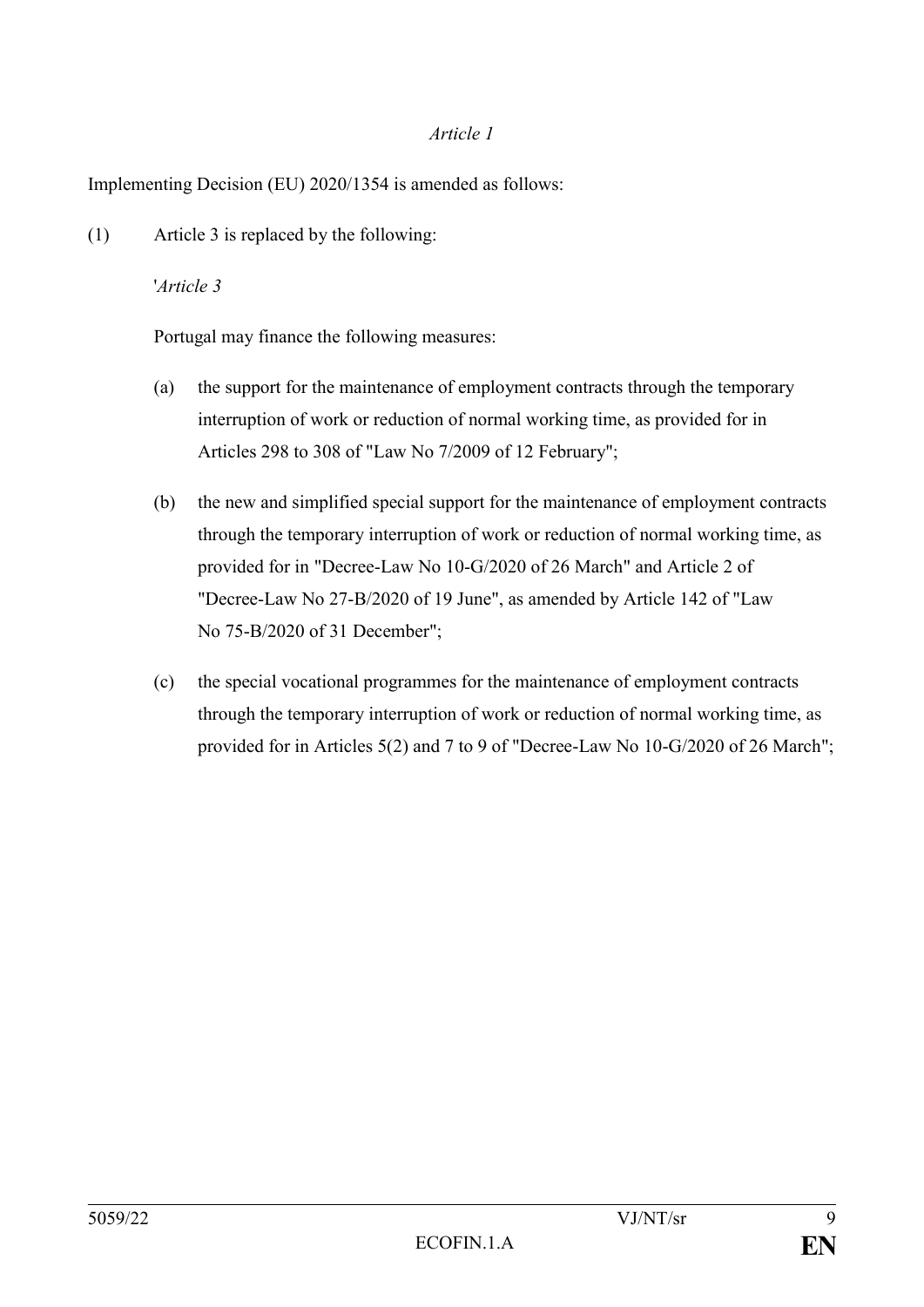- (d) the new special support for firms for the resumption of business activity, as provided for in Article 4(1) to (7) and (10) to (12) and Article 5 of "Decree-Law No 27-B/2020 of 19 June", and in Article 14-A of "Decree-Law No 46-A/2020 of 30 July", as added by Article 4 of "Decree-Law No 6-C/2021 of 15 January", and as specified in "Government Order No 102-A/2021 of 14 May";
- (e) the new income stabilisation supplement for employees covered by either the support schemes referred to in points (a), (b) or (c) for the maintenance of employment contracts through the temporary interruption of work or reduction of normal working time as provided for in Article 3 of "Decree-Law No 27-B/2020 of 19 June", as amended by "Decree-Law No 58-A/2020 of 14 August";
- (f) the new and progressive special support for the maintenance of employment contracts through the temporary reduction of normal working time as provided for in "Decree-Law No 46-A/2020 of 30 July", as amended by Article 142 of "Law No 75-B/2020 of 31 December";
- (g) the new special support for the self-employed, informal workers and managing partners as provided for in Articles 26 to 28-A of "Decree-Law No 10-A/2020 of 13 March", as amended by Article 5 of "Decree-Law No 20-C/2020 of 7 May", and Article 325-G of "Law No 2/2020 of 31 March", as added by Article 3 of "Law No 27-A/2020 of 24 July";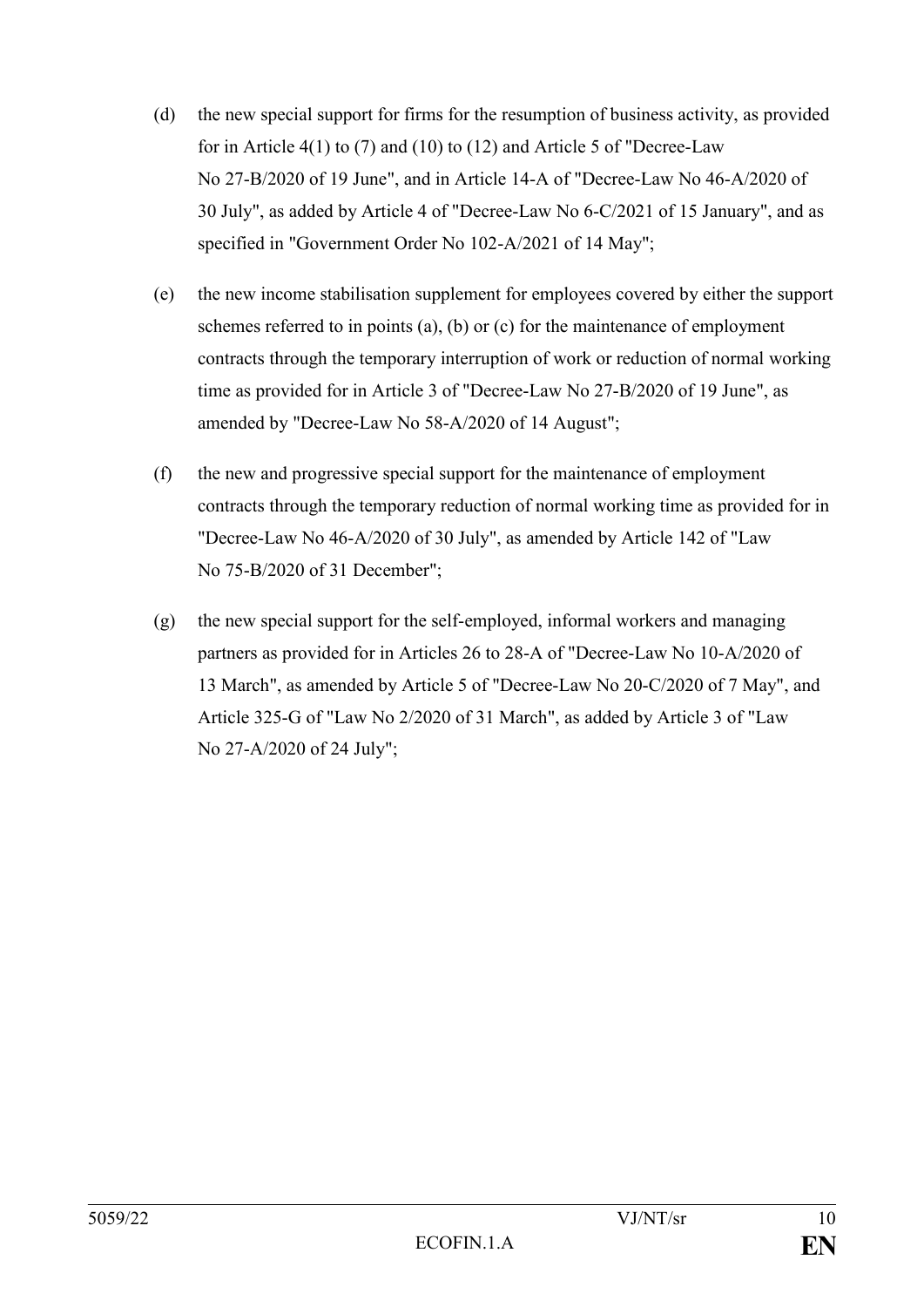- (h) the family allowance for employees prevented from working due to the need to assist their children under 12 years of age or other dependents, as provided for in Article 23 of "Decree-Law No 10-A/2020 of 13 March";
- (i) the special support for the maintenance of trainers' employment contracts in the light of the cancellation of vocational trainings as provided for in "Government Order No 3485-C/2020 of 17 March", "Government Order No 4395/2020 of 10 April" and "Government Order No 5897-B/2020 of 28 May";
- (j) the regional employment-related measures in the autonomous region of the Azores as provided for in "Resolution of the Council of the Regional Government of the Azores No 97/2020 of 8 April", "Resolution of the Council of the Regional Government of the Azores No 120/2020 of 28 April", "Resolution of the Council of the Regional Government of the Azores No 128/2020 of 5 May", "Resolution of the Council of the Regional Government of the Azores No 129/2020 of 5 May", "Resolution of the Council of the Regional Government of the Azores No 195/2020 of 15 July", "Resolution of the Council of the Regional Government of the Azores No 196/2020 of 15 July" and "Resolution of the Council of the Regional Government of the Azores No 200/2020 of 17 July";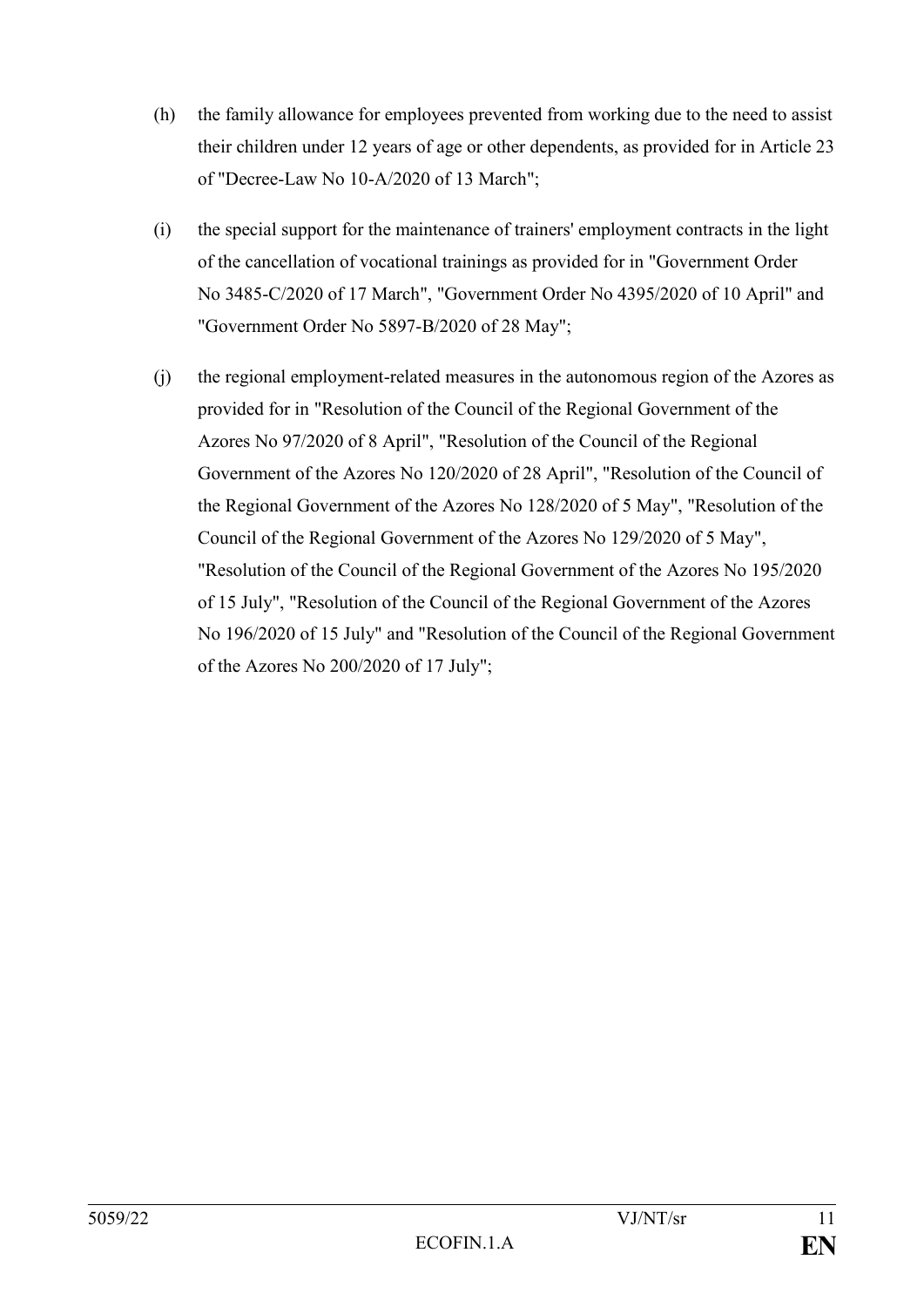- (k) the regional employment-related measures in the autonomous region of Madeira, as provided for in "Resolution of the Regional Government of Madeira No 101/2020 of 13 March" and "Ordinance No 133-B/2020 of the Vice-Presidency of the Regional Government of Madeira and of the Regional Secretariat for Social Inclusion and Citizenship of 22 April";
- (l) the allowance for employees and self-employed in prophylactic isolation as provided for in Article 19 of "Decree-Law No 10-A/2020 of 13 March" and Article 325-F of "Law No 2/2020 of 31 March", as added by Article 3 of "Law No 27-A/2020 of 24 July";
- (m) the sickness allowance owing to the contraction of COVID-19 as provided for in "Government Order No-2875-A/2020 of 3 March", Article 20 of "Decree-Law No 10-A/2020 of 13 March" and Article No 325-F of "Law No 2/2020 of 31 March", as added by Article 3 of "Law No 27-A/2020 of 24 July";
- (n) the purchase of personal protective equipment to be used in the workplace, notably in public hospitals as provided for in "Norm No 012/2020 of 6 May", as amended on 14 May 2020, and in "Norm No 013/2020 of 10 July", as amended on 23 June 2020, both issued by the Portuguese Directorate-General for Health, as well as in line ministries, municipalities and the autonomous regions of the Azores and Madeira as provided for in Article 3 of "Decree-Law No 10-A/2020 of 13 March";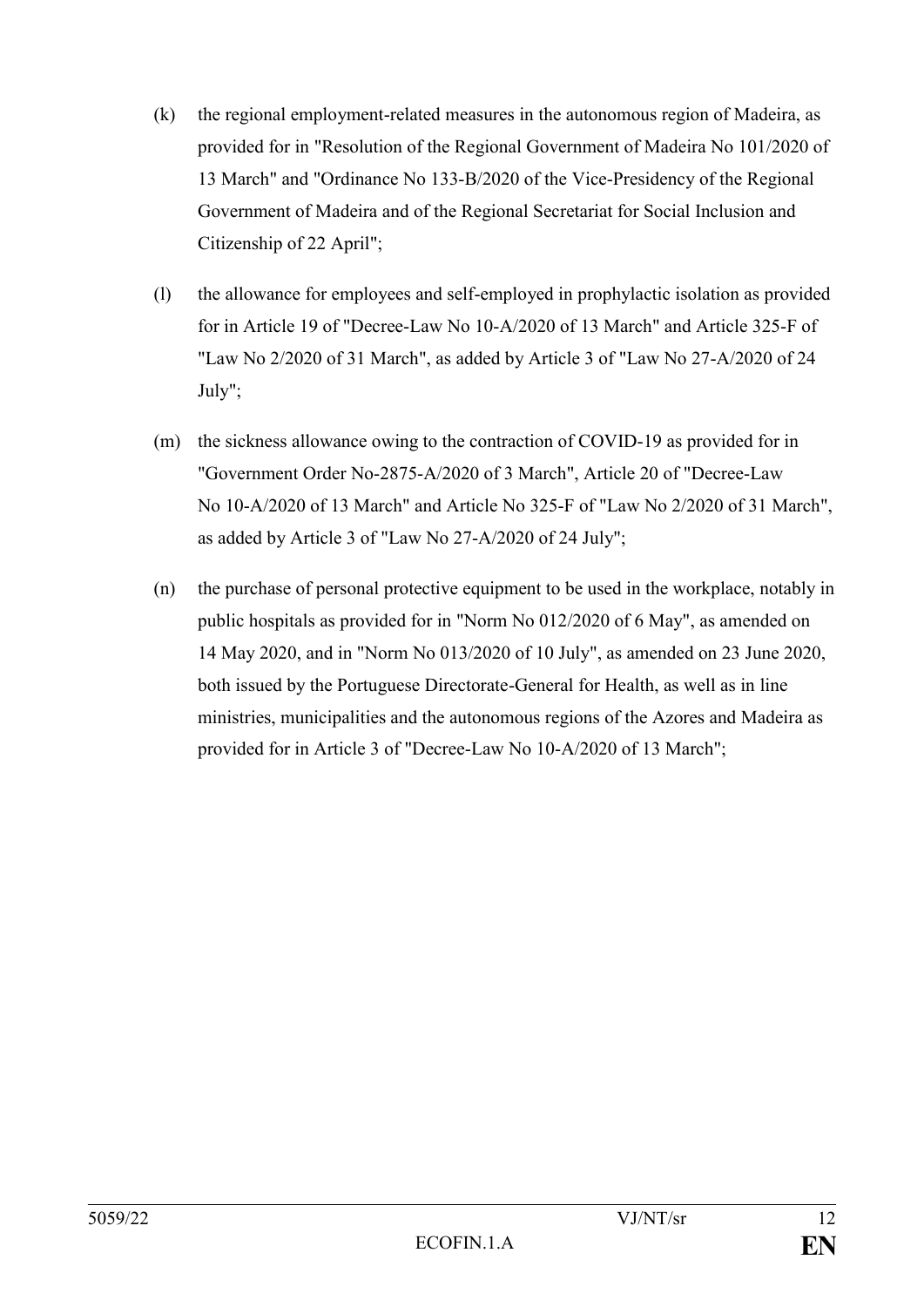- (o) the school hygiene campaign as provided for in Article 9 of "Decree-Law No 10-A/2020 of 13 March";
- (p) the testing for contraction of COVID-19 of inpatients and workers of public hospitals, as well as of employees of nursing homes and childcare facilities, as notably provided for in "Norm No 012/2020 of 6 May", as amended on 14 May 2020, and in "Norm No 013/2020 of 10 July", as amended on 23 June 2020, both issued by the Portuguese Directorate-General for Health;
- (q) the new special compensation for workers in the National Health Service involved in fighting the COVID-19 outbreak as provided for in Article 42-A of "Law No 2/2020 of 31 March", as added by Article 3 of "Law No 27-A/2020 of 24 July", and in Article 291 of "Law No 75-B/2020 of 31 December";
- (r) the extraordinary support scheme for self-employed workers, workers without access to other social protection mechanisms, and managers whose income has been particularly affected by the COVID-19 pandemic, as provided for in Article 156 of "Law No 75-B/2020 of 31 December", and subject to the conditions set out in points (2)(c) to (f) therein, as further specified in "Government Ordinance No 19-A/2021 of 25 January";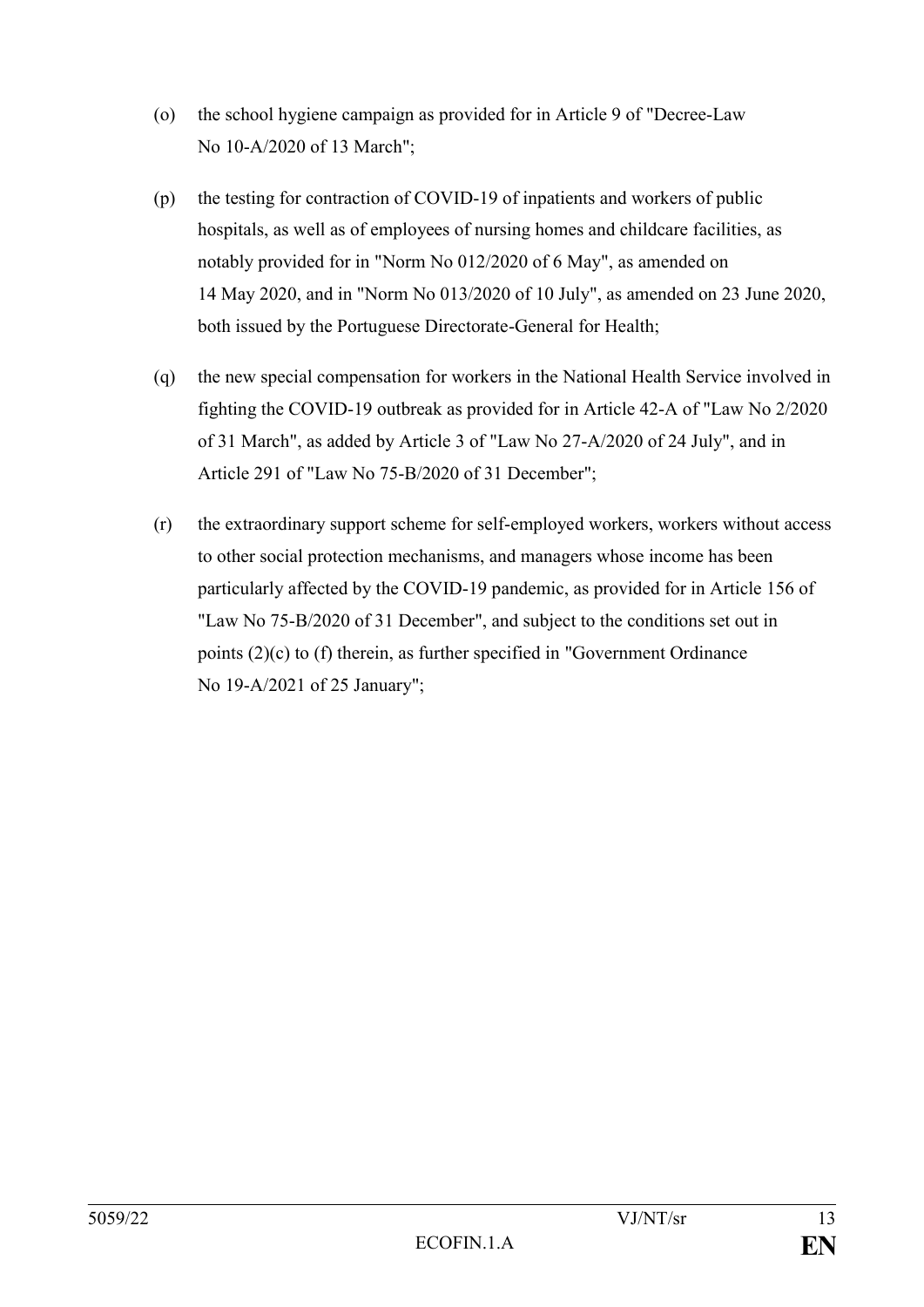- (s) the social support scheme for artists, authors, technicians and other art professionals provided for in point 2.5.1 of the "Annex to the Resolution of the Council of Ministers No 41/2020 of 6 June", as further specified in Articles 10 to 12 of "Government Ordinance No 180/2020 of 3 August", and extended by Articles 5 to 7 of the "Annex to Government Ordinance No 37-A/2021 of 15 February";
- (t) the hiring of additional health professionals and overtime work in the National Health Service to help address pandemic-related challenges, as provided for in Article 6 of "Decree-Law No 10-A/2020" of 13 March and in Articles 4 to 8 of "Decree-Law No 10-A/2021 of 2 February".';
- (2) Article 4 is replaced by the following:

# '*Article 4*

1. Portugal shall inform the Commission by 30 March 2021, and every six months thereafter of the implementation of the planned public expenditure until that planned public expenditure has been fully implemented.